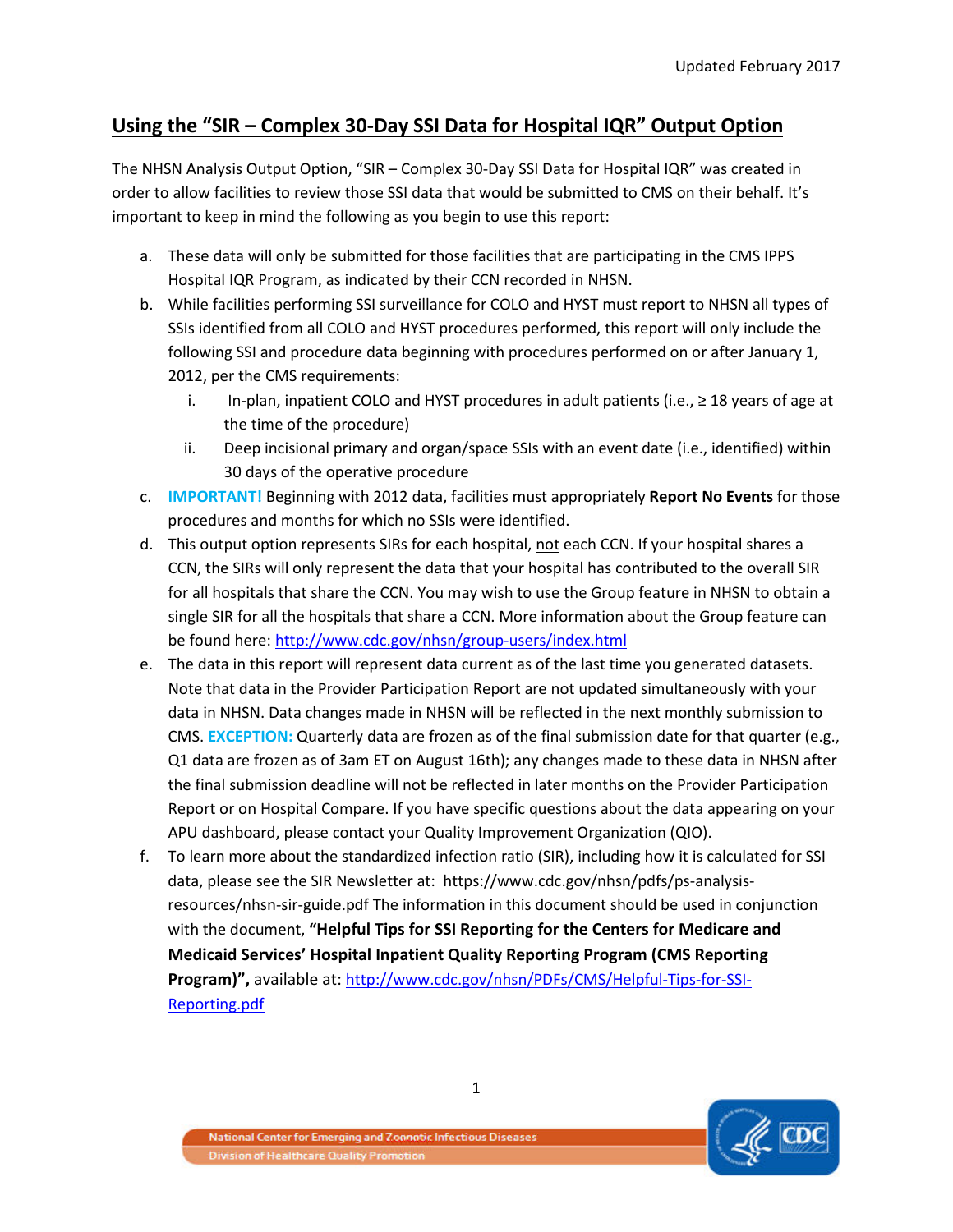## **Example of the "SIR – Complex 30-Day SSI Data for Hospital IQR ": Interpretation and Data Checking**

*Before running this output option, remember to generate your datasets for the most up-to-date data reported to NHSN by your facility! To generate datasets, go to Analysis > Generate Data Sets, then click "Generate New".*

1. After selecting Analysis > Output Options, navigate through the following folders: CMS Reports > Acute Care Hospitals (Hospital IQR) >CDC-Defined Output. Click "Run" next to "SIR – Complex 30-Day SSI Data for CMS IPPS", as shown below:



2. By default, the results will appear in an HTML window. If a second window does not pop-up, please be sure to check your pop-up blocker and allow pop-ups from \*.cdc.gov.

Within the output, there will be up to 2 different types of tables, each described below:

i. SIR for Complex 30-Day SSI Data for Hospital IQR by Procedure (2015 Baseline) – By OrgID/ProcCode

The first table represents 2 SIRs for your facility (one for COLO and one for HYST), per calendar-year quarter, as shown below. This is the information that will be submitted to CMS for each IPPS-participating facility, as indicated by the facility's CCN.

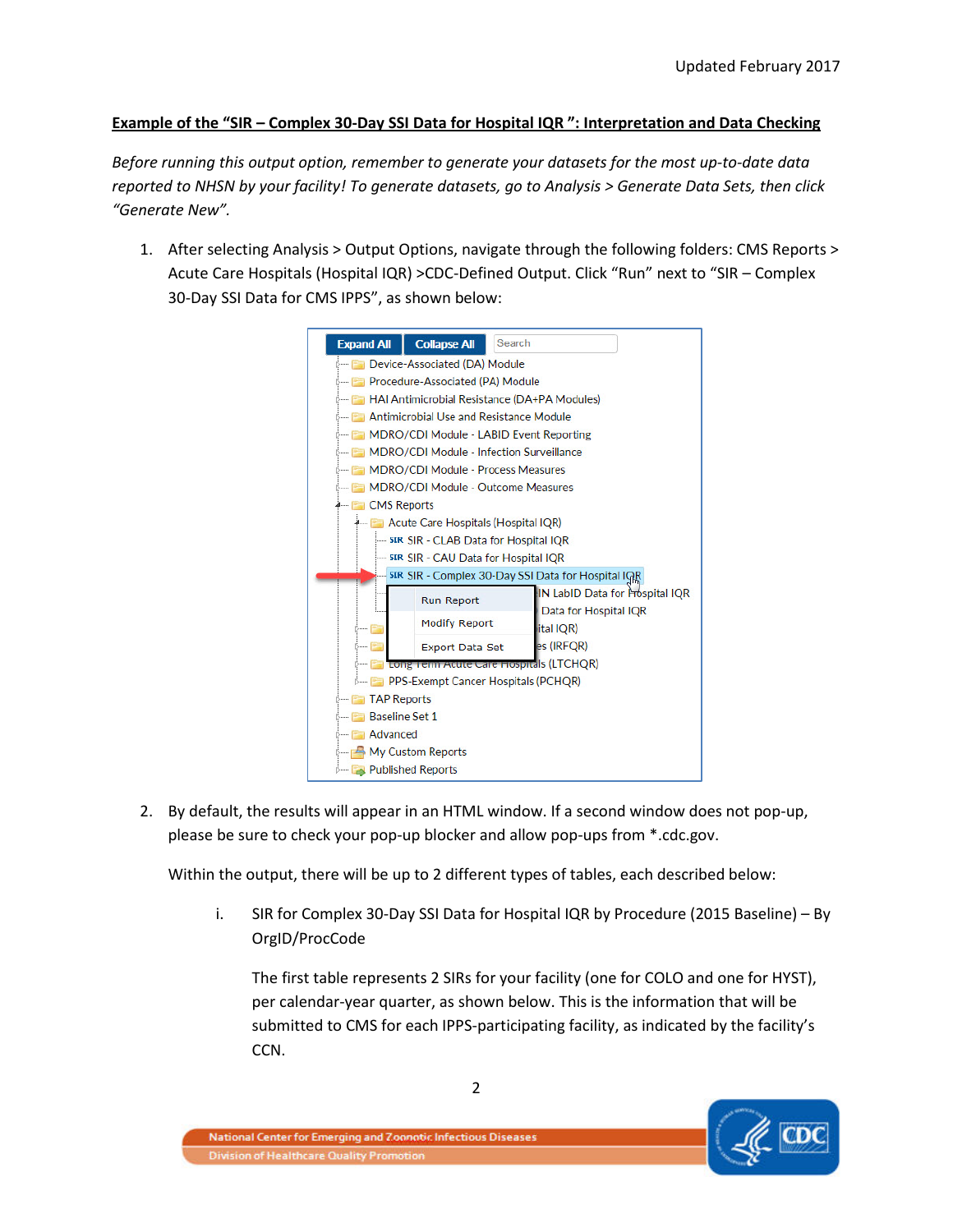## National Healthcare Safety Network SIR for Complex 30-Day SSI Data for Hospital IQR by Procedure (2015 Baseline) - By OrgID/ProcCode As of: February 9, 2017 at 1:43 PM

Date Ran & All BS2\_SIR\_CMPX30DSSIPROC

prgid=10018 CCN=12345 medType=' '

|            |            |      |        | orgid  proccode  procCount  summaryYQ  infCountComplex30d  numPredComplex30d   SIRComplex30d   SIRComplex30d pval   SIRComplex30d pval   SIRComplex30d   SI |       |                           |
|------------|------------|------|--------|-------------------------------------------------------------------------------------------------------------------------------------------------------------|-------|---------------------------|
|            | 10018 COLO | 4621 | 2016Q1 | 11.216                                                                                                                                                      | 0.089 | $0.000$ $0.004$ , $0.440$ |
| 10018 HYST |            |      | 2016Q1 | 0.033                                                                                                                                                       |       |                           |

Using the above table, one can conclude the following:

- a. This facility identified 1 SSI (infCountComplex30d) among 462 COLO procedures (procCount) during the  $1<sup>st</sup>$  quarter of 2016 (2016Q1).
- b. The number of SSIs expected (numPredComplex30d), based on national data, is 11.216.
- c. The SIR for COLO procedures during this time period is 0.089, indicating that this facility observed approximately 91% fewer SSIs than expected.
- d. Based on the p-value (SIRComplex30d\_pval) and the 95% confidence interval (SIRComplex30d95CI), the SIR for COLO procedures in this facility is statistically different from 1, indicating that there were significantly fewer SSIs identified than were expected.
- ii. Incomplete Procedures Not Included in SIR

The second table provides a count of the number of procedures and SSIs that were excluded from the SIRs above. Note that this will list only those procedures that were excluded from the SIR due to either incomplete data or those meeting the exclusion criteria for SSI SIRs.

- 3. What can be done if data are incomplete, missing, or if the number of infections or procedures is incorrect?
	- i. Check that all procedure records for the operative procedure category have been entered for each month in the quarter.
	- ii. If all procedures have been entered, double-check your monthly reporting plan for each month in the quarter. Check to make sure that each procedure category (COLO and HYST) is included in your monthly reporting plan for INPATIENT SSI surveillance.
	- iii. If all procedures have been entered and no SSIs have been identified, make sure that you have checked "Report No Events" for SSIs for that month and procedure category on the 'Missing PA Events' tab of the Alerts screen.

REMEMBER: If you have made any changes to your data, regenerate your datasets in order to review your output options with the most up-to-date data in NHSN.